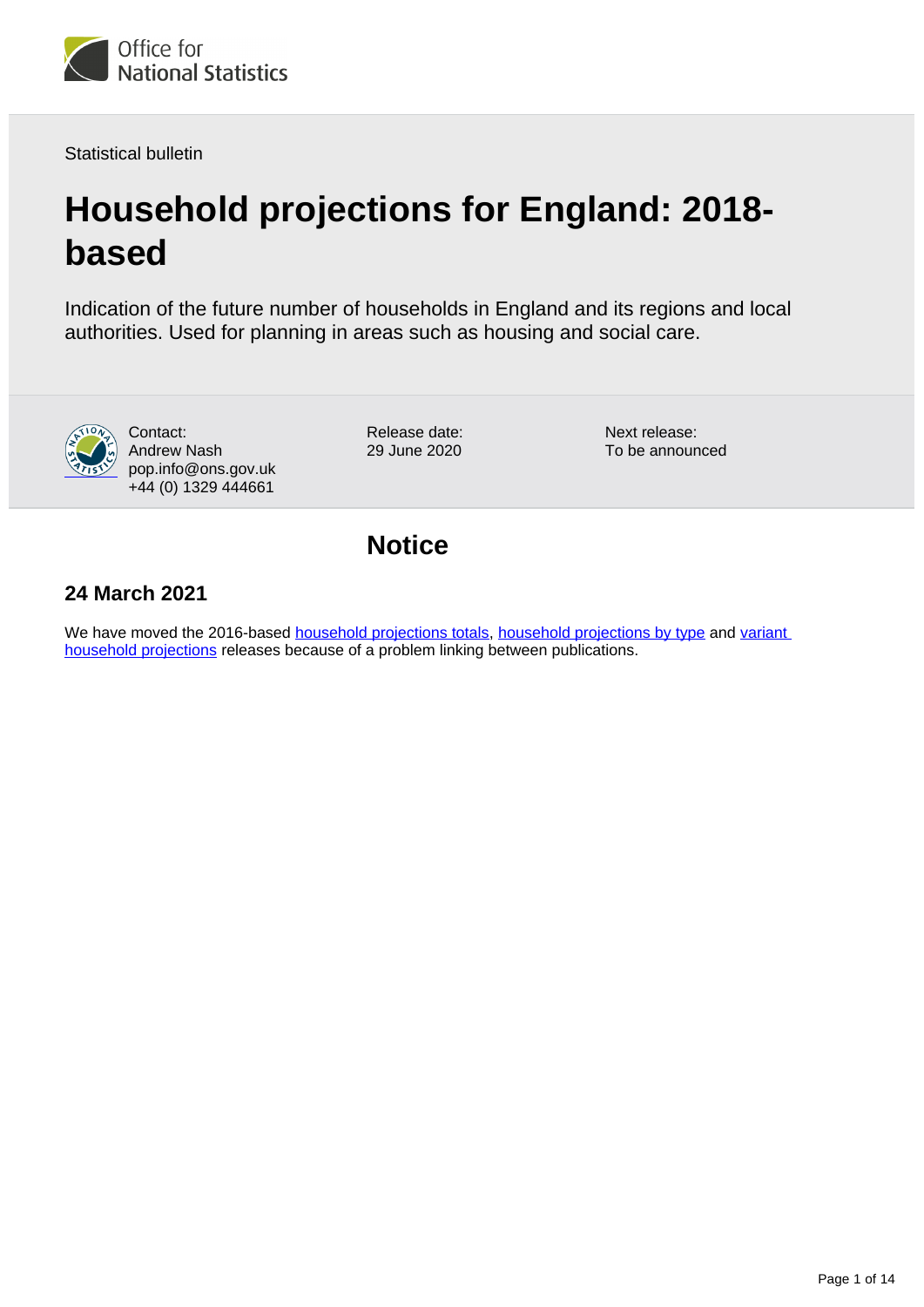# **Table of contents**

- 1. [Main points](#page-2-0)
- 2. [Change in number of households](#page-2-1)
- 3. [Change by age of household reference person \(HRP\)](#page-3-0)
- 4. [Change by region and local authority](#page-5-0)
- 5. [Household type projections](#page-6-0)
- 6. [Variant household projections](#page-9-0)
- 7. [Household projections for other countries in the UK](#page-9-1)
- 8. [Household projections data](#page-10-0)
- 9. [Glossary](#page-10-1)
- 10. [Measuring the data](#page-11-0)
- 11. [Strengths and limitations](#page-12-0)
- 12. [Related links](#page-13-0)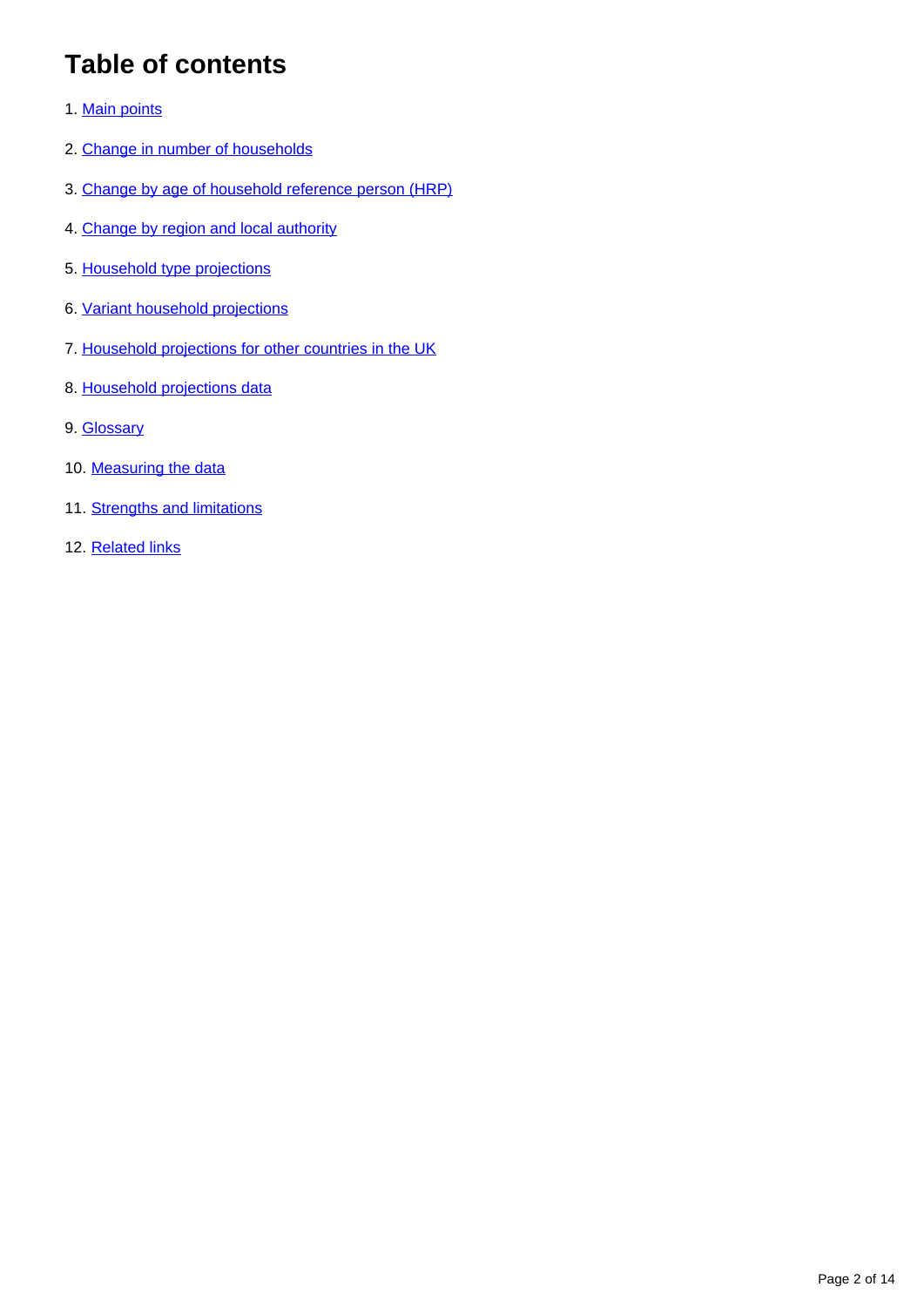# <span id="page-2-0"></span>**1 . Main points**

- The number of households in England is projected to increase by 1.6 million (7.1%) over the next 10 years, from 23.2 million in 2018 to 24.8 million in 2028; this level of growth is very similar to the 2016-based projections.
- Growth in the number of households is fastest where the household reference person (HRP) is of older age; 64% of the total growth in households is accounted for by households where the HRP is aged 75 years or over.
- The highest regional rate of growth in households is projected to take place in the South West, while the North East is projected to have the slowest rate.
- 95% of the projected increase in households by 2028 is attributable to one-person and multiple adult households without dependent children.
- The number of people aged 75 years and over living on their own is projected to increase by 461,000 in the 10 years to 2028.

Household projections are not a prediction or forecast of how many houses should be built in the future. Instead, they show how many additional households would form if assumptions based on previous demographic trends in population growth and household formation were to be realised. Projections do not factor in the effect of the coronavirus (COVID-19) or attempt to predict the impact of political circumstances.

## **Statistician's comment**

"The latest household projections show a continued rise in the number of households in England, at a level closely in line with what was previously projected. There continues to be much variation across age groups, regions and household types. We project the majority of household growth over the next 10 years will be because of an increase in older households without dependent children, particularly those where the household reference person is aged 75 years and over. This shows the potential impact of an ageing population on future household formation."

Andrew Nash, Population and Household Projections, Office for National Statistics

Follow the ONS Centre for Ageing and Demography on Twitter [@RichPereira\\_ONS](http://twitter.com/RichPereira_ONS)

## <span id="page-2-1"></span>**2 . Change in number of households**

## **Total number of households is projected to increase 7.1% by 2028**

Projected growth in households is very similar to that in the 2016-based projections. Between 2018 and 2028, the number of households in England is projected to grow from 23.2 million to 24.8 million, an increase of 7.1% (1.6 million). This equates to an average of 164,000 additional households per year. For the same period in the 2016 based projections, we projected an average of 165,000 additional households per year.

Over the entire 25-year projection period, the number of households is projected to increase by 16.2% to 27.0 million in 2043. Again, this is broadly similar to the level of growth in the 2016-based projections (Figure 1).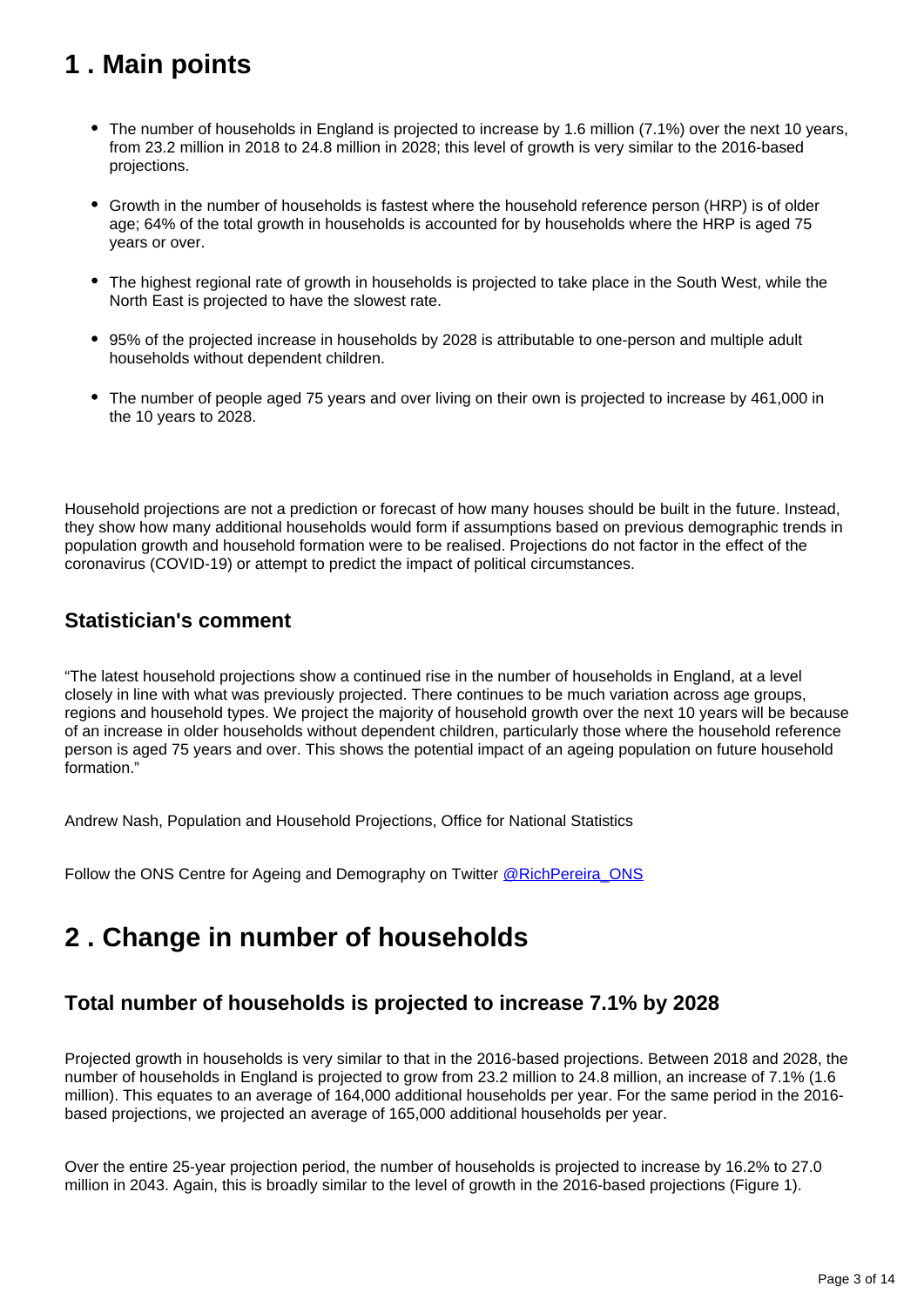#### **Figure 1: Projected growth in the number of households is broadly similar to the 2016-based projections**

**Projected number of households, 2016-based and 2018-based household projections, England, 2001 to 2043**

## Figure 1: Projected growth in the number of households is broadly similar to the 2016-based projections

Projected number of households, 2016-based and 2018-based household projections, England, 2001 to 2043



**Source: Office for National Statistics - Household Projections**

# <span id="page-3-0"></span>**3 . Change by age of household reference person (HRP)**

### **Overall growth is driven by an increase in the number of older households**

For the 2018-based household projections, the household reference person (HRP) is defined as the eldest economically active person in the household, or the eldest inactive person if there is no economically active person. The number of households where the HRP is aged 55 years or over is projected to increase by 17.5% in the 10 years to 2028, while there are projected to be 1.8% fewer households with an HRP aged under 55 years.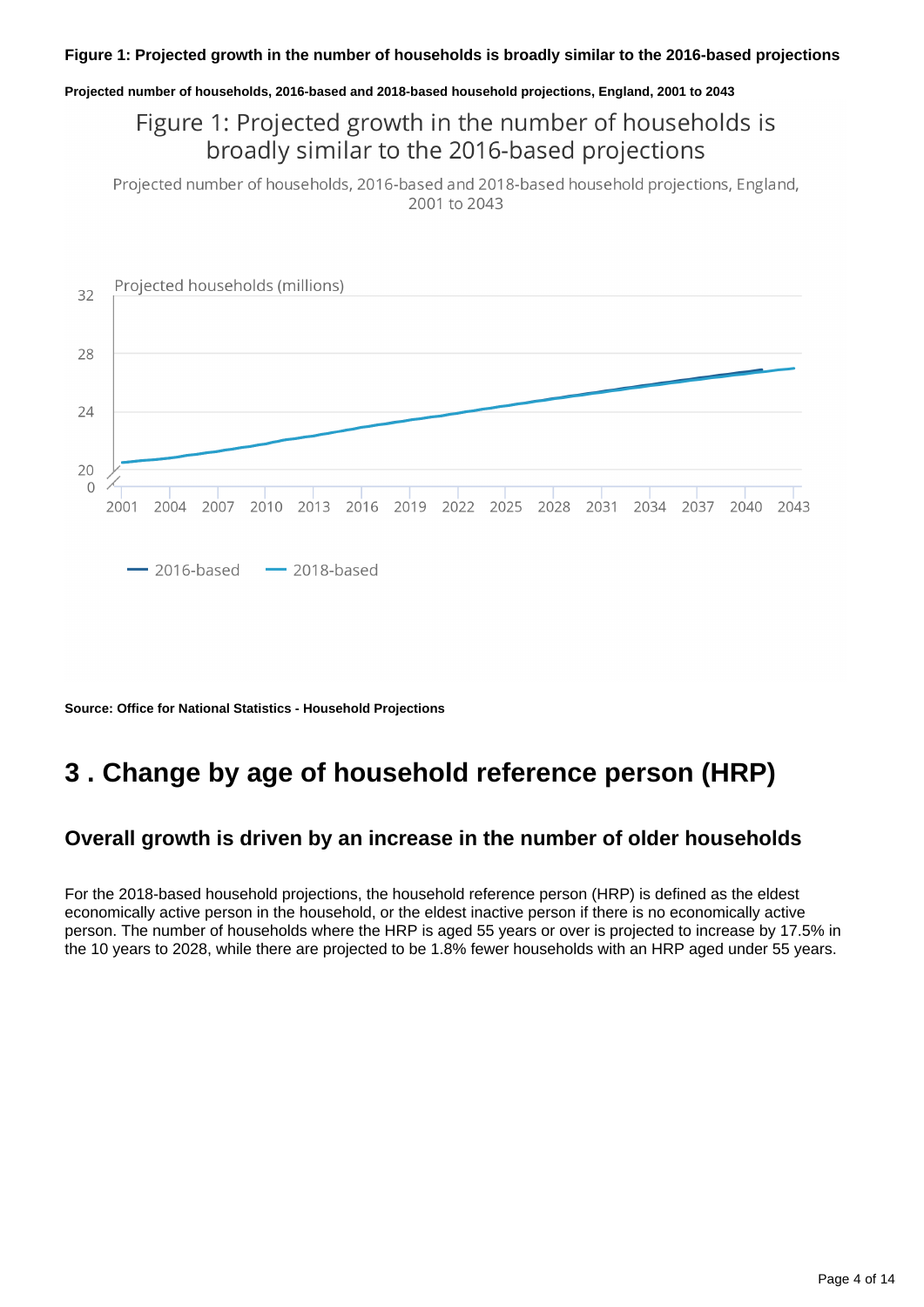#### **Projected households by age of household reference person (HRP), England, 2018 and 2028**

## Figure 2: The largest projected growth in the number of households occurs at older ages

Projected households by age of household reference person (HRP), England, 2018 and 2028



#### **Source: Office for National Statistics - Household Projections**

Figure 2 and Table 1 show that the largest projected percentage growth in households in the 10 years to 2028 occurs at the oldest ages. The number of households where the HRP is aged 75 to 84 years is projected to increase by 34.5%, reaching almost 3.2 million by 2028. Households with HRPs aged 85 years and over are also projected to increase markedly over the same period, growing by 24.1%. Overall, households with an HRP aged 75 years or over account for 64.2% of the total growth in households between 2018 and 2028.

These age patterns substantially result from population change in the 2018-based subnational population projections. The projected increase in households where the HRP is of older age strongly reflects an ageing population; between 2018 and 2028, the number of people aged 75 to 84 years in England is projected to increase by 33.9%, and aged 85 years and over by 22.8%.

Additionally, it is evident that a decreasing population for certain age groups translates into fewer projected households; households with an HRP aged 25 to 34 years are projected to fall by 6.5% in the 10 years to 2028, reflecting the projected 5.9% fall in population for this age group over the same period.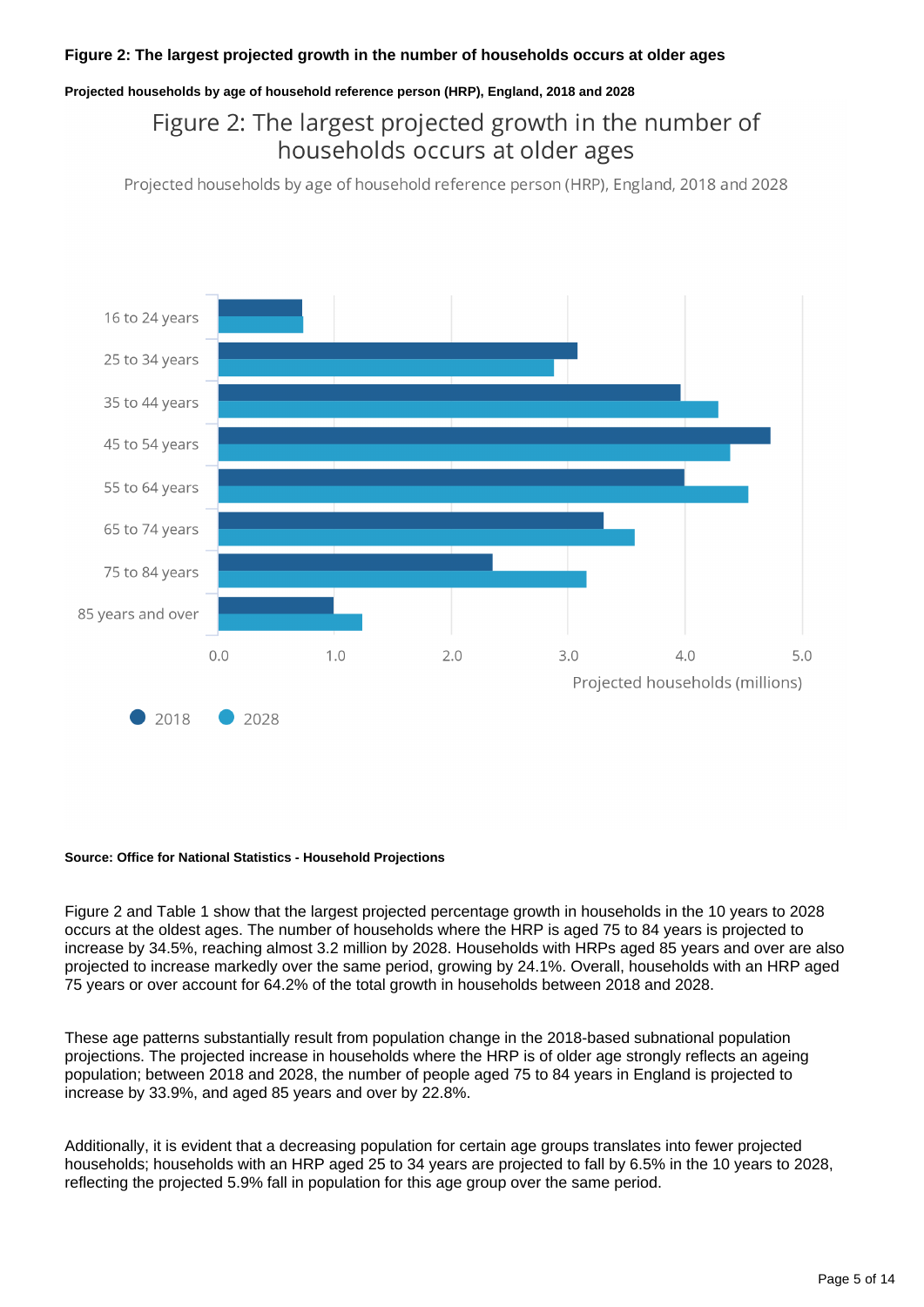Table 1: Projected households by age of household reference person, England, 2018 to 2028

| Age of HRP                                    | Mid-2018 Mid-2028 |                              | <b>Total change</b><br>2018 to 2028 | Average<br>annual change change<br>2018 to 2028 | Percentage<br>2018 to 2028 |
|-----------------------------------------------|-------------------|------------------------------|-------------------------------------|-------------------------------------------------|----------------------------|
| 16 to 24 years                                | 732,000           | 735,000                      | 3.000                               | 300                                             | 0.4                        |
| 25 to 34 years                                |                   | 3,082,000 2,882,000 -200,000 |                                     | $-20,000$                                       | -6.5                       |
| 35 to 44 years                                |                   | 3,974,000 4,300,000 326,000  |                                     | 32,600                                          | 8.2                        |
| 45 to 54 years                                |                   | 4,747,000 4,395,000 -352,000 |                                     | $-35,200$                                       | $-7.4$                     |
| 55 to 64 years                                |                   | 4,002,000 4,547,000 545,000  |                                     | 54,500                                          | 13.6                       |
| 65 to 74 years                                |                   | 3,311,000 3,576,000 265,000  |                                     | 26,500                                          | 8.0                        |
| 75 to 84 years                                |                   | 2,355,000 3,168,000 813,000  |                                     | 81,300                                          | 34.5                       |
| 85 years and over 1,000,000 1,241,000 241,000 |                   |                              |                                     | 24,100                                          | 24.1                       |

Source: Office for National Statistics - Household Projections

#### Notes

- 1. Figures may not sum because of rounding.
- 2. Number of households for mid-2018 and mid-2028 are rounded to the nearest thousand.

## <span id="page-5-0"></span>**4 . Change by region and local authority**

### **Number of households is projected to grow fastest in the South West**

The number of households is projected to grow in every region in England by 2028. The number of households in the South West is projected to increase by 9.0% between 2018 and 2028, closely followed by the East Midlands, where growth is projected to be 8.7%.

Household growth in the north of England is projected to take place at a slower rate than the rest of the country. The three slowest growing regions are located in the north; the North East is projected to have the lowest growth, with the number of households increasing by 4.3% between 2018 and 2028.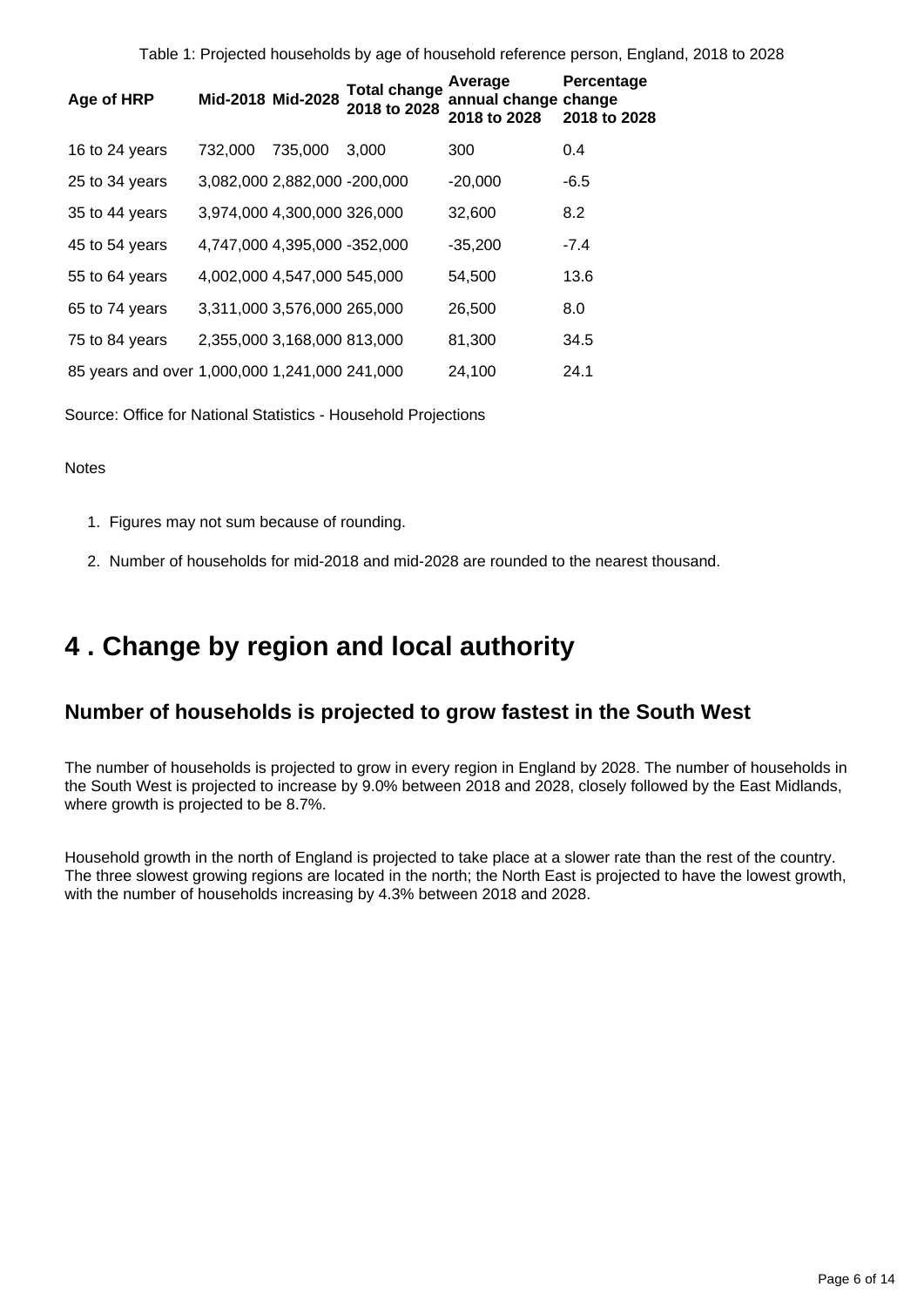Table 2: Projected households for English regions, 2018 to 2028

|                                                  | Mid-2018 Mid-2028 |                           | Percentage<br>change<br>2018 to 2028 |
|--------------------------------------------------|-------------------|---------------------------|--------------------------------------|
| South West                                       |                   | 2,399,000 2,615,000 9.0   |                                      |
| East Midlands                                    |                   | 2,002,000 2,177,000 8.7   |                                      |
| London                                           |                   | 3,495,000 3,769,000 7.8   |                                      |
| West Midlands                                    |                   | 2,403,000 2,588,000 7.7   |                                      |
| East of England                                  |                   | 2,560,000 2,743,000 7.2   |                                      |
| South East                                       |                   | 3,754,000 4,011,000 6.9   |                                      |
| North West                                       |                   | 3,121,000 3,297,000 5.7   |                                      |
| Yorkshire and The Humber 2,306,000 2,430,000 5.4 |                   |                           |                                      |
| North East                                       |                   | 1,165,000 1,215,000 4.3   |                                      |
| England                                          |                   | 23,204,000 24,844,000 7.1 |                                      |

Source: Office for National Statistics – Household Projections

#### **Notes**

- 1. Figures may not sum because of rounding.
- 2. Number of households for mid-2018 and mid-2028 are rounded to the nearest thousand

At local authority level, numbers of households are projected to grow in all but five of the 326 local authorities in the 10 years to 2028. The fastest growing local authorities are not concentrated in a particular region; this differs from the 2016-based projections in which many of the fastest growing local authorities were in London, when compared over the same period. This also reflects the shift away from London as the region with the fastest population growth.

Figure 3 is an interactive tool that illustrates how the number of households in each local authority in England is projected to change in the 10 years to 2028. By choosing a local authority, you will see the total and percentage change in the number of households, alongside the projected number of households in 2018 and 2028.

### **Figure 3: Projected percentage change in number of households for local authorities in England, 2018 to 2028**

# <span id="page-6-0"></span>**5 . Household type projections**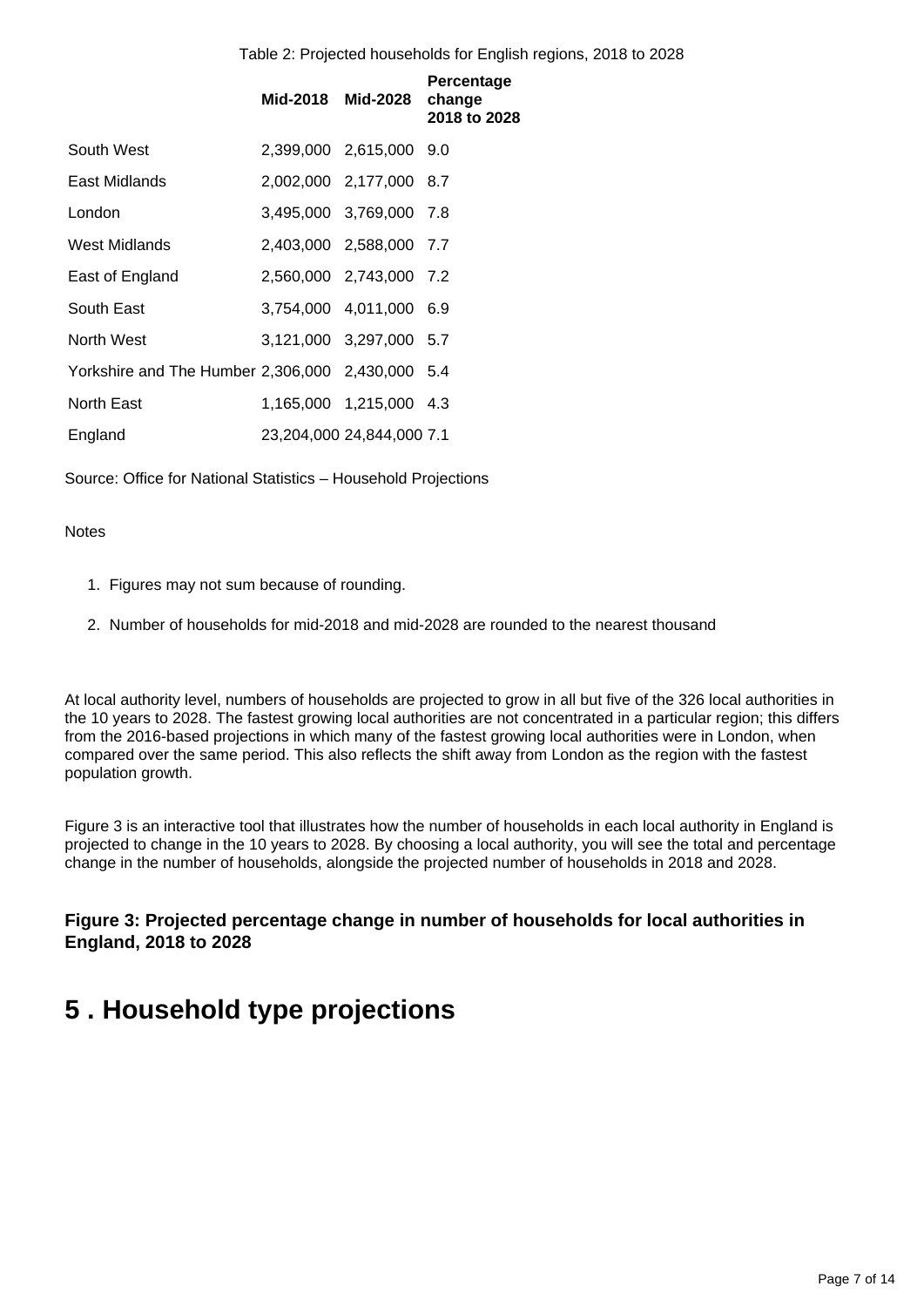## **Number of households is projected to grow because of increases in older households without children**

Most of the projected growth in households between 2018 and 2028 will come from one-person and multiple adult households without dependent children (referred to as "other households with two or more adults"). The number of households with dependent children will only increase by approximately 80,000 (1.2%), while one-person households and other households with two or more adults will increase by 727,000 (10.1%) and 833,000 (8.8%) respectively (Figure 4).

#### **Figure 4: Households without dependent children are projected to drive overall growth**

#### **Projected number of households by household type, England, 2018 and 2028**

## Figure 4: Households without dependent children are projected to drive overall growth

Projected number of households by household type, England, 2018 and 2028



#### **Source: Office for National Statistics - Household Projections**

In 2018, 28.0% of all households were projected to have dependent children. Because of slower growth compared with other household types, this is projected to fall to 26.5% in 2028. Among households with dependent children, 88.4% of the projected 80,000 additional households over the next 10 years will be households with just one dependent child; there is very little growth in the number of households with more than one dependent child.

The growth in the number of one-person households and other households with two or more adults is driven by increases at older ages (Figure 5). The largest projected growth for one-person households and other households with two or more adults in the 10 years to 2028 is where the household reference person (HRP) is aged 75 to 84 years; 29.5% and 39.1% respectively.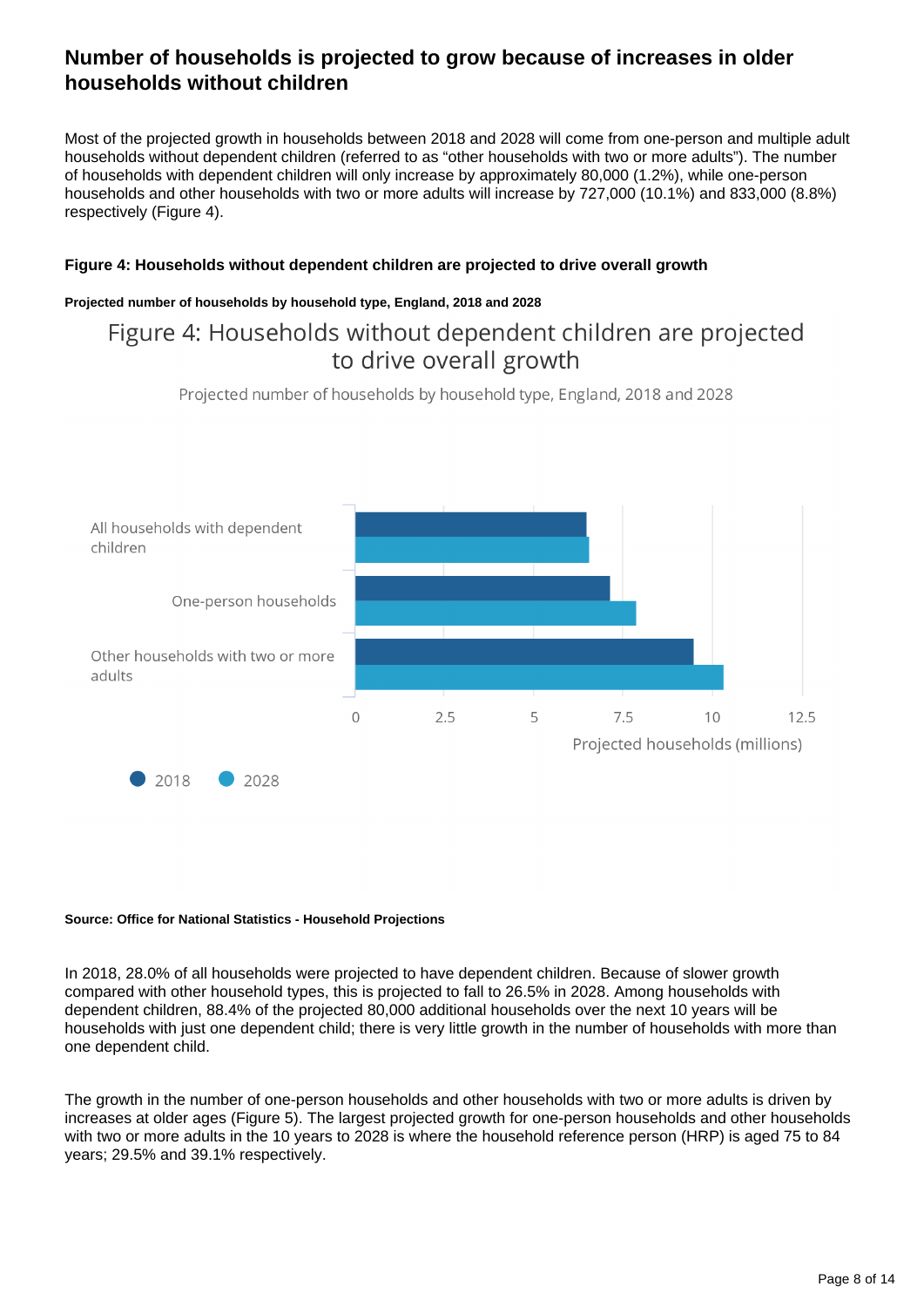For households with an HRP aged under 55 years, increases in numbers of these two household types between 2018 and 2028 for some age groups are offset by decreases in others. This is particularly marked for other households with two or more adults where the HRP is aged 45 to 54 years, which are projected to fall by around 195,000 by 2028.

Figure 5 also shows that while overall growth in the number of households with dependent children is small, the change varies widely between age groups.

#### **Figure 5: One-person households and other households with two or more adults are projected to grow fastest where the household reference person (HRP) is aged 75 to 84 years**

#### **Projected change in number of households by household type and age of household reference person (HRP) between 2018 and 2028, England**

## Figure 5: One-person households and other households with two or more adults are projected to grow fastest where the household reference person (HRP) is aged 75 to 84 years

Projected change in number of households by household type and age of household reference person (HRP) between 2018 and 2028, England



#### **Source: Office for National Statistics - Household Projections**

Figure 6 is an interactive tool that illustrates how the number of households in each local authority in England is projected to change over the next 10 years, for each household type. By choosing a local authority, you will see the percentage change in the number of households for each household type between 2018 and 2028, alongside a summary table of the number of each household type in 2028.

### **Figure 6: Projected change in number of households for local authorities in England by household type, 2018 to 2028**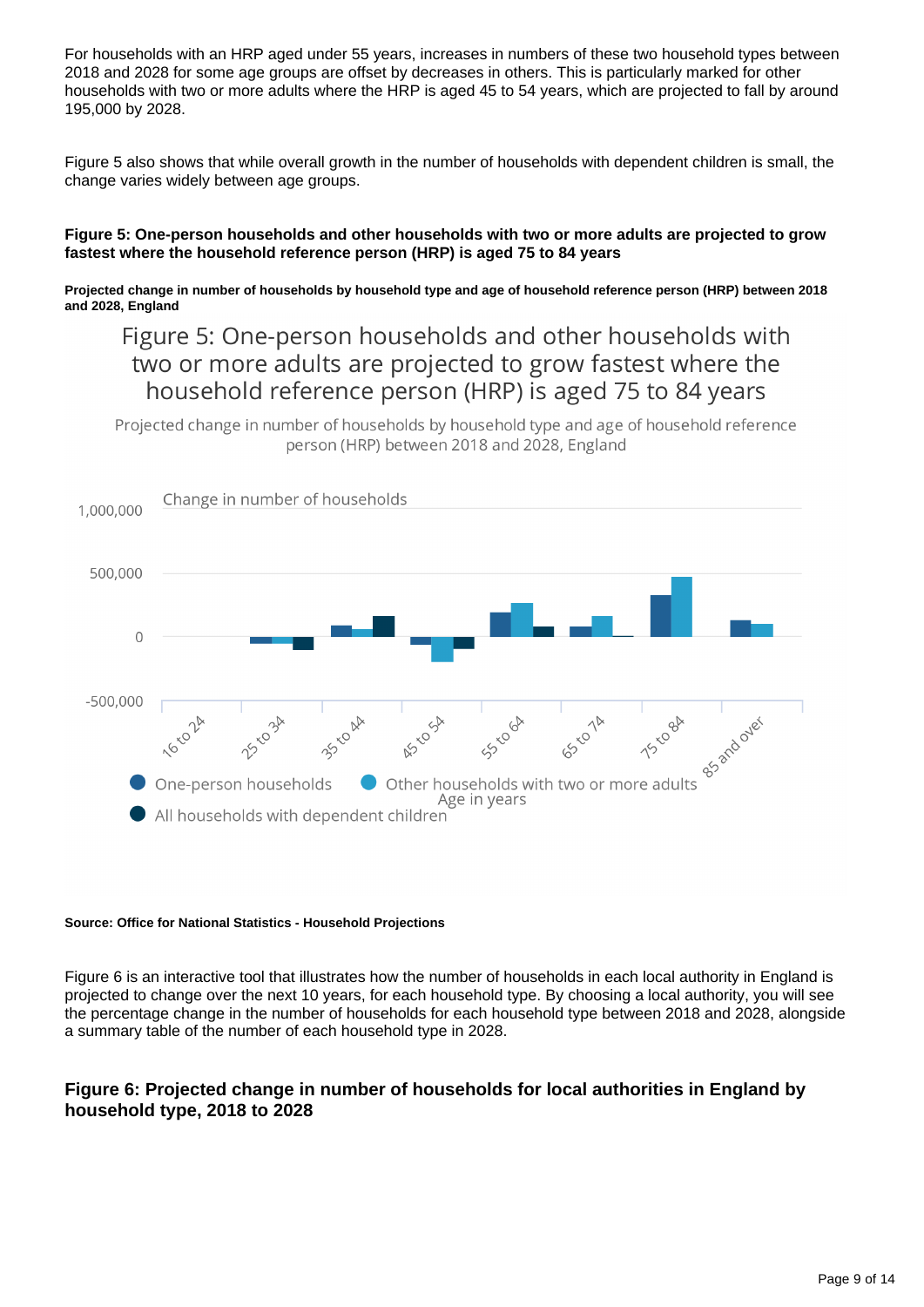# <span id="page-9-0"></span>**6 . Variant household projections**

All statistics in this bulletin are from our main (principal) household projection. However, we have also published a range of variant projections. These are:

- a high international migration variant
- a low international migration variant
- an alternative internal migration variant
- a 10-year migration variant
- a projected household representative rates (HRR) variant, in which the HRR is projected through to 2043, rather than being held constant from 2022 as in the principal projection; this allows us to see the potential effect on household formation if the recent trends we have observed continue into the future

These variants provide an indication of the future number of households in England under a range of alternative assumptions. Detailed data for each variant are published in the data tables. Variant projections can also be found in our **[Household Projections Analysis tool](https://www.ons.gov.uk/peoplepopulationandcommunity/populationandmigration/populationprojections/datasets/householdprojectionsforenglanddetaileddataformodellingandanalysis)**. The tool enables users to analyse the principal and variant household projections at local authority level.

# <span id="page-9-1"></span>**7 . Household projections for other countries in the UK**

## **Scotland**

National Records of Scotland (NRS) publishes household projections every two years. The 2018-based household projections are currently scheduled for publication in September 2020. These will be based on the [2018-based subnational population projections for Scotland,](https://www.nrscotland.gov.uk/statistics-and-data/statistics/statistics-by-theme/population/population-projections/sub-national-population-projections/2018-based) which were released on 24 March 2020.

## **Wales**

Household projections for Wales are published by the Welsh Government approximately every three years. In February 2020, Wales published its 2018-based subnational population and household projections. However, because of an error identified in the 2018-based national population projections for Wales, the Chief Statistician for Wales made the decision to withdraw the 2018-based household projections. Corrected 2018-based household projections for Wales are scheduled for publication in Summer 2020.

The latest available projections are the [2014-based household projections,](https://gov.wales/local-authority-household-projections-2014-based) which were published on 23 March 2017.

## **Northern Ireland**

Household projections for Northern Ireland are produced by the Northern Ireland Statistics and Research Agency (NISRA). Their household projections are commissioned outputs, and so do not automatically follow releases of population projections.

The latest projections available are the [2016-based household projections,](https://www.nisra.gov.uk/publications/northern-ireland-household-projections-2016-based) published on 6 December 2018.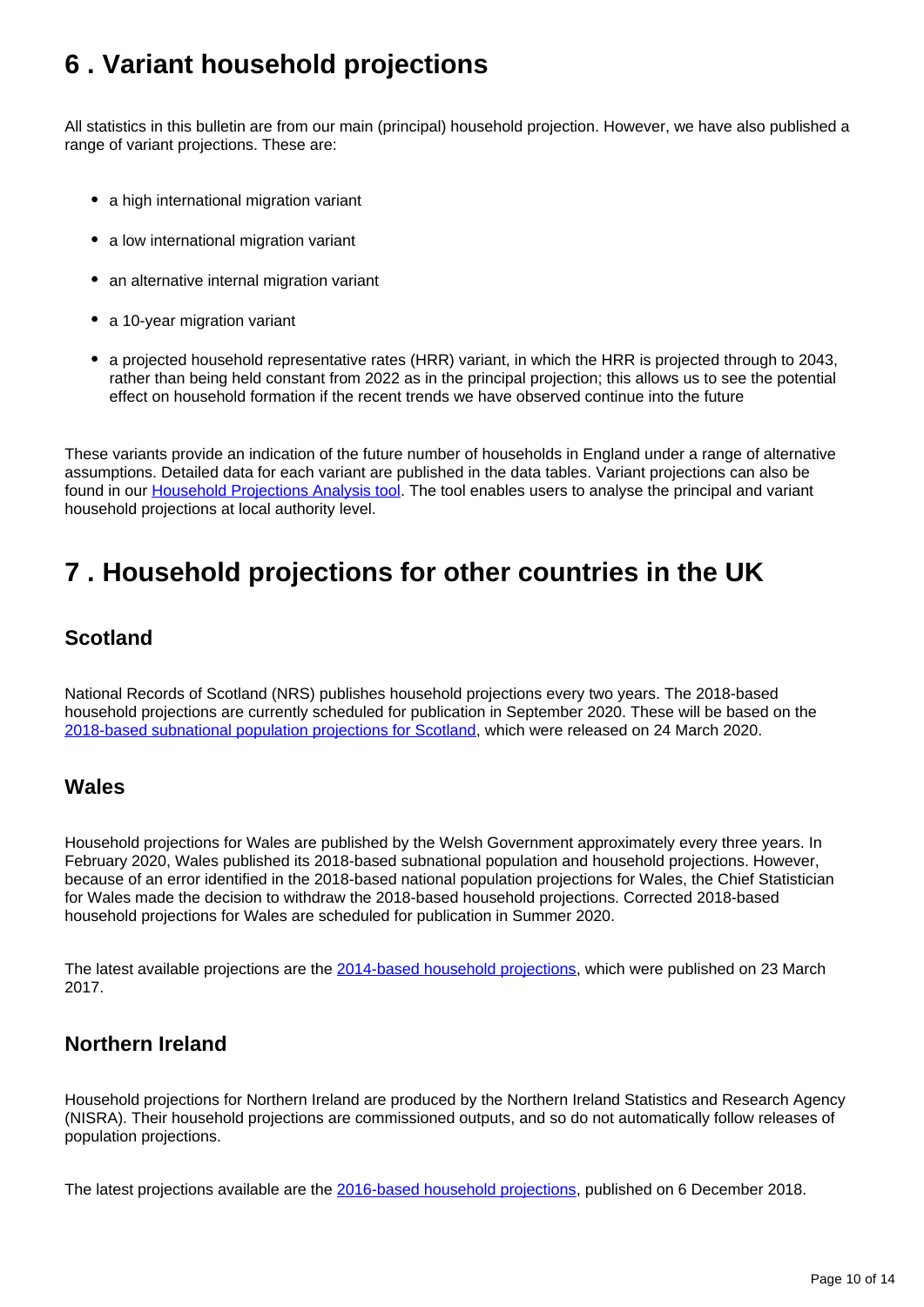# <span id="page-10-0"></span>**8 . Household projections data**

[Household projections for England: detailed data for modelling and analysis](https://www.ons.gov.uk/peoplepopulationandcommunity/populationandmigration/populationprojections/datasets/householdprojectionsforenglanddetaileddataformodellingandanalysis)

Datasets | Released 29 June 2020

A range of datasets containing all the 2018-based household projections data. This includes summaries and detailed data, as well as a household projections analysis tool for more detailed analysis, and supporting documentation to help you understand how the household projections are produced.

#### [Household projections for England](https://www.ons.gov.uk/peoplepopulationandcommunity/populationandmigration/populationprojections/datasets/householdprojectionsforengland)

Dataset | Released 29 June 2020

Household projections for England, by region and local authority, mid-2018 to mid-2043. Formerly referred to as live tables on household projections.

## <span id="page-10-1"></span>**9 . Glossary**

## **Dependent child**

Any person aged 0 to 15 years living in a household, or a person aged 16 to 18 years in full-time education and living in a family with their parent(s) or grandparent(s). It does not include any people aged 16 to 18 years who have a spouse, partner or child living in the household. References in this article to "child" or "children" should be assumed to refer to dependent children.

## **Household**

The household projections are based on the census [definition of a household](https://www.ons.gov.uk/census/2011census/2011censusdata/2011censususerguide/glossary), which in 2011 was: "one person living alone, or a group of people (not necessarily related) living at the same address who share cooking facilities and share a living room or sitting room or dining area."

This includes sheltered accommodation units in an establishment where 50% or more have their own kitchens (irrespective of whether there are other communal facilities) and all people living in caravans on any type of site that is their usual residence. This will include anyone who has no other usual residence elsewhere in the UK.

A household must contain at least one person whose place of usual residence is at the address. A group of shortterm residents living together is not classified as a household, and neither is a group of people at an address where only visitors are staying.

## **Household population**

The household population is the difference between the total usual resident population and the usual resident population living in communal establishments.

## **Household reference person (HRP)**

The HRP is a person chosen for statistical reasons by virtue of economic activity, age and/or sex as the representative of a household. The 2018-based household projections define the HRP as the eldest economically active person in the household, then the eldest inactive person if there was no economically active person.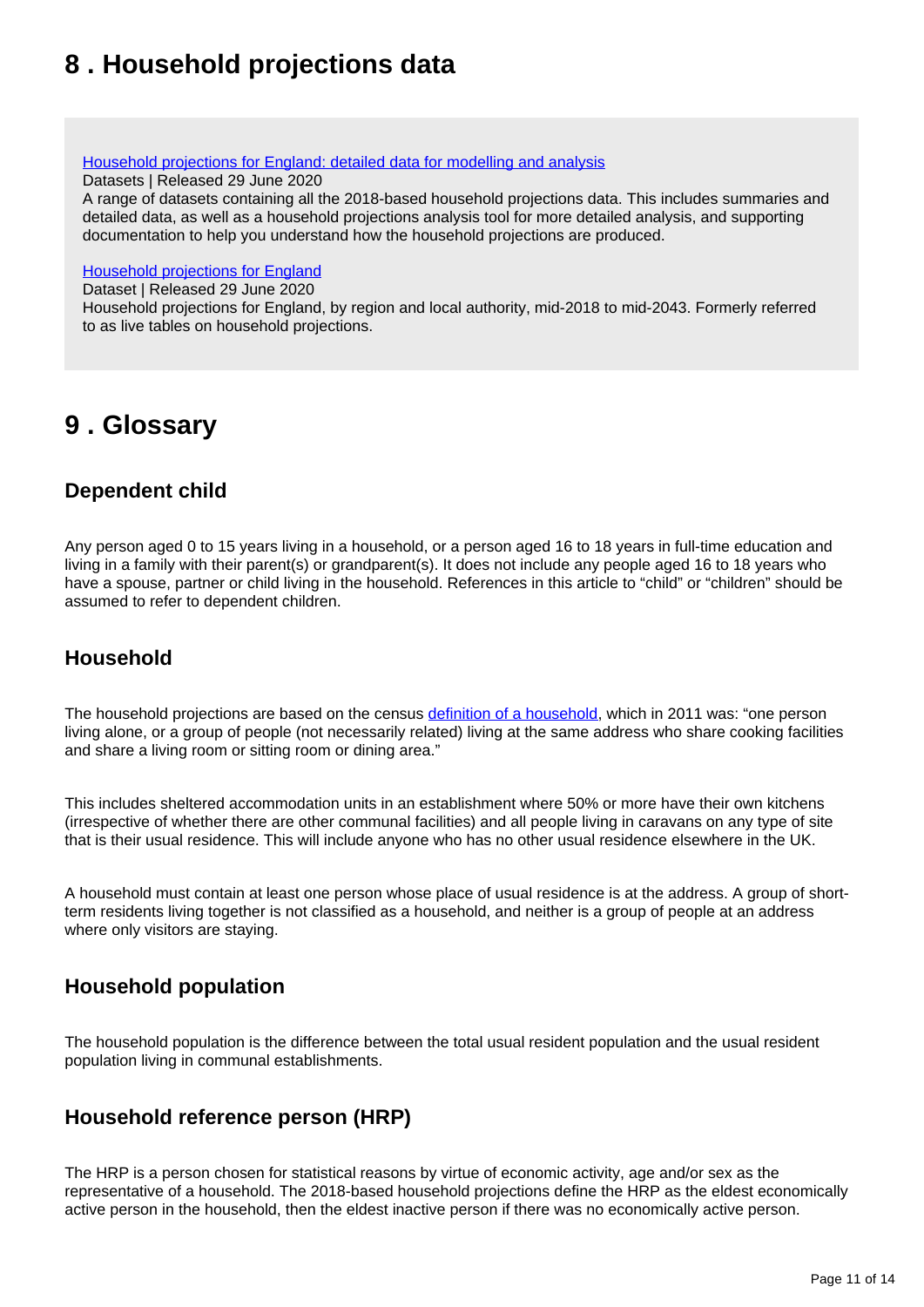Household projections prior to the 2016-based set defined the HRP as the eldest male within the household, then the eldest female if there was no male. The full explanation of the current HRP definition can be found on page 23 [of the 2011 Census Glossary.](https://www.ons.gov.uk/census/2011census/2011censusdata/2011censususerguide/glossary)

## **Household representative rate (HRR)**

The HRR is the proportion of people in a particular demographic group (for the 2018-based household projections this is based on geography, age group and sex) who were the HRP. The value of the HRR will be between zero and one.

### **Household type**

Household types classify each household by the number of adults and dependent children living within it and the nature of those relationships.

## **Usual resident population**

The usual resident population includes people who reside, or intend to reside, in the country for at least 12 months, whatever their nationality.

# <span id="page-11-0"></span>**10 . Measuring the data**

The 2018-based household projections provide statistics on the potential future number of households in England at region, county and local authority level up to 2043. They show the household numbers that would result if the assumptions based in previous demographic trends in population and household formation were to be realised in practice. They are used as a common framework for informing local-level policy and planning as they are produced in a consistent way. Trends in household projections are a result of trends in household formation between the census years 2001 and 2011, and population change indicated by the [subnational population](https://www.ons.gov.uk/peoplepopulationandcommunity/populationandmigration/populationprojections/bulletins/subnationalpopulationprojectionsforengland/previousReleases)  [projections.](https://www.ons.gov.uk/peoplepopulationandcommunity/populationandmigration/populationprojections/bulletins/subnationalpopulationprojectionsforengland/previousReleases) This publication supersedes the 2016-based household projections.

The projections are calculated using a two-stage process. The first stage takes the mid-2018 population estimates and subnational population projections by quinary age group and sex and applies an adjustment to remove those living in communal establishments (for example, prisons, care homes) using census data. These populations are then projected forward and are multiplied by household representative rates (HRR) to produce projected numbers of households. Totals for the regions are then constrained to the England total, with figures for local authorities constrained to the relevant regional totals.

The second stage projects households by household types using headship rates, which are then constrained to the totals calculated in the first stage. More detail on this methodology is available in the 2018-based methodology [report](https://www.ons.gov.uk/peoplepopulationandcommunity/populationandmigration/populationprojections/methodologies/methodologyusedtoproducehouseholdprojectionsforengland2018based).

In these projections we have incorporated two small changes: we constrained the household population to both regions and England, whereas it previously was not constrained, and we applied a small adjustment to males aged 20 to 24 years in Richmondshire – more details can be found in the household projections Quality and [Methodology Information \(QMI\) report](https://www.ons.gov.uk/peoplepopulationandcommunity/populationandmigration/populationprojections/methodologies/householdprojectionsinenglandqmi). The QMI report helps users to understand the strengths and limitations of the data, appropriate uses, and how the data were created. It will also help users to reduce the risk of misusing the data.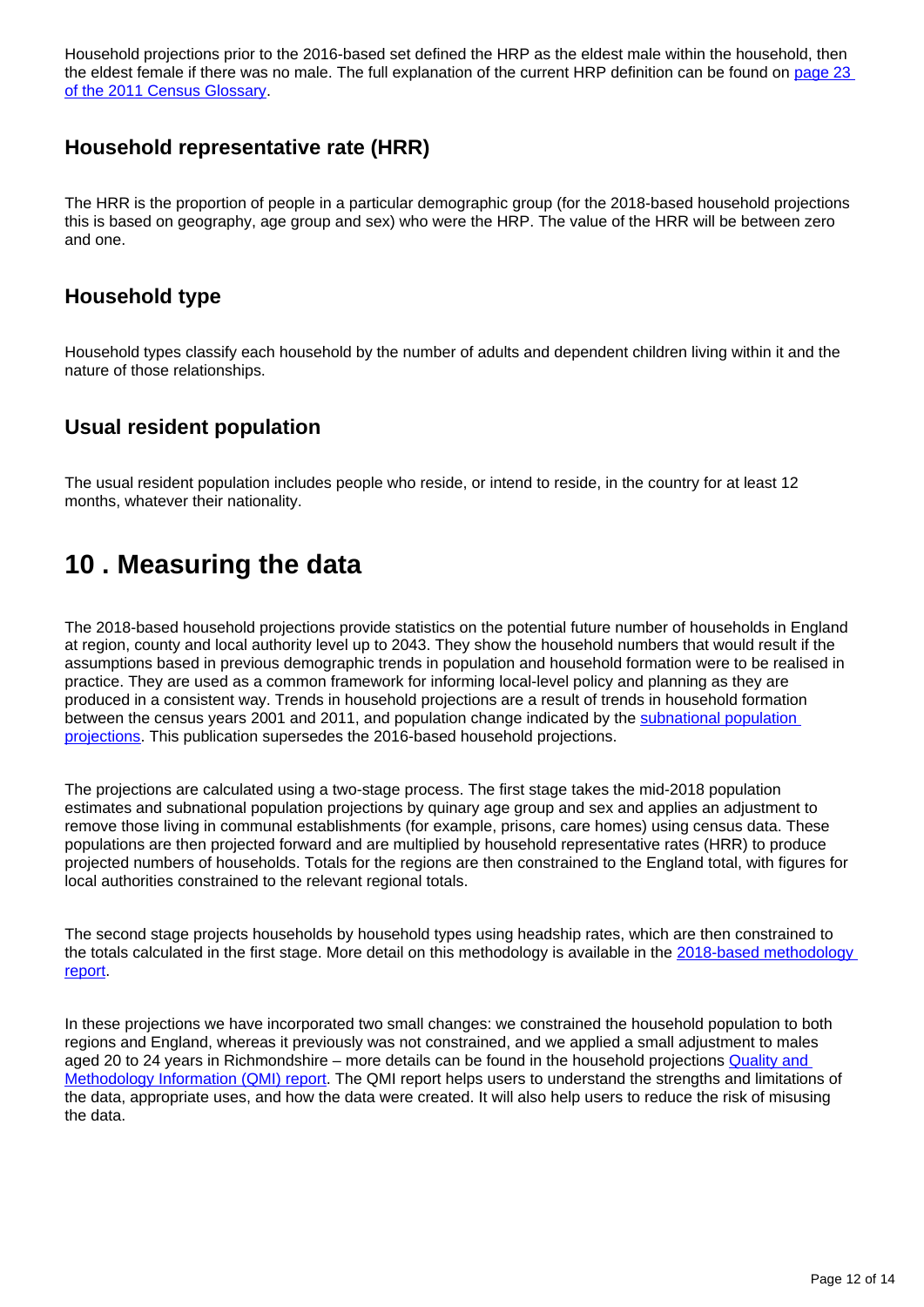## **Proposed timing of next projections**

We usually publish household projections every two years. However, we are currently proposing not to produce 2020-based household projections, which would theoretically be published in spring 2022. This is because the first 2021 Census results are also expected in spring 2022; we therefore propose that the next round of household projections will be based on 2021, enabling them to use the updated base population that the 2021 Census results will offer, and also a revised back-series of earlier years of input data.

At this stage, this is not a definitive policy and we cannot be certain of exact timings. Factors that will affect our plans include how different the 2021 Census results are from the current population estimates and our evaluation of the causes of any differences. However, we aim to produce national population projections using a mid-2021 population base by around the end of 2022; subnational population projections and the household projections would then follow approximately six months later.

We would welcome any feedback on this proposed approach – please let us know your thoughts by emailing [pop.](mailto:pop.info@ons.gov.uk) [info@ons.gov.uk](mailto:pop.info@ons.gov.uk).

Further updates on the timing of future projections will be communicated in our quarterly Migration and Population Statistics Newsletter. To sign up to this, please contact us at [pop.info@ons.gov.uk](mailto:pop.info@ons.gov.uk).

## **Transformation of population statistics**

It is our mission to provide the best insights on population and migration using a range of new and existing data sources to meet the needs of our users. Our ambition is to deliver a fully transformed system by 2023, making regular improvements to our statistics along the way as more administrative data become available. We will rigorously quality assure new methods and share the impact of any changes made. The [Transformation of the](https://www.ons.gov.uk/peoplepopulationandcommunity/populationandmigration/internationalmigration/articles/transformationofthepopulationandmigrationstatisticssystemoverview/2019-06-21)  [population and migration statistics system: overview](https://www.ons.gov.uk/peoplepopulationandcommunity/populationandmigration/internationalmigration/articles/transformationofthepopulationandmigrationstatisticssystemoverview/2019-06-21) gives more information on this work. The resulting improvements will also be incorporated into future sets of household and population projections.

# <span id="page-12-0"></span>**11 . Strengths and limitations**

Household projections provide users with valuable insight into the changing patterns of household formation in England. They are produced using the same methods for all local authorities in England, so that data for one local authority are comparable with other local authorities, within a set of projections.

Since projections are produced in a consistent way, they can be used as a common framework for informing locallevel policy and planning; local areas are advised to supplement them with any local information they have.

The assumptions used in the household projections are based on past trends. However, demographic behaviour is inherently uncertain, so projections become increasingly uncertain the further they are carried forward. This is particularly so for smaller geographical areas and detailed age, sex and household type breakdowns. Changes in factors such as fertility, housing affordability and availability, and family formation can change these assumptions.

Household projections are also limited by what data are available to inform detailed breakdowns of household population and households by the age and sex of the household reference person (HRP) at the local authority level. For example, the age distribution of the local authority prison population is modelled using assumptions based on the prison population of England and Wales as a whole.